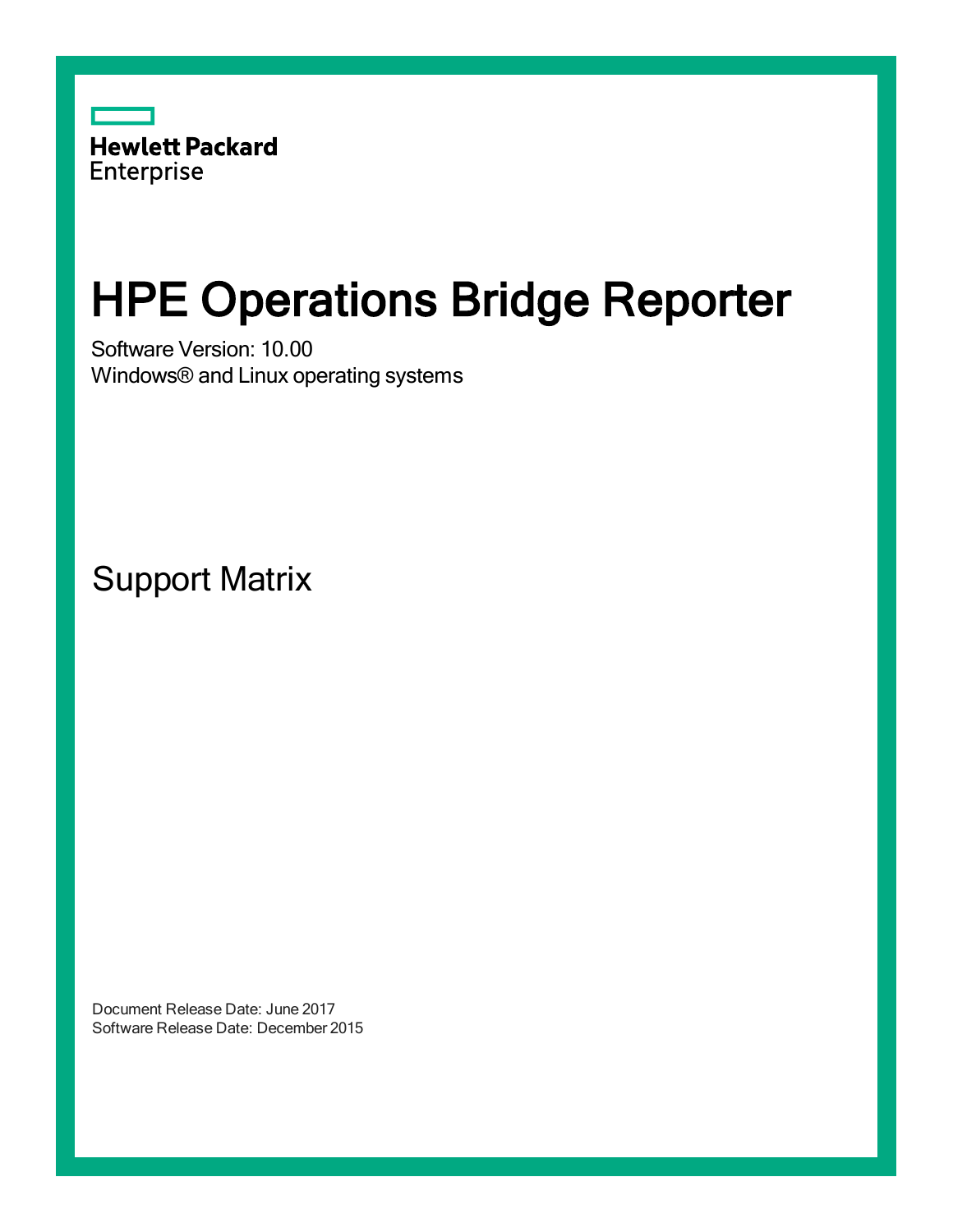### Legal Notices

#### **Warranty**

The only warranties for Hewlett-Packard Development Company, L.P. products and services are set forth in the express warranty statements accompanying such products and services. Nothing herein should be construed as constituting an additional warranty. HPE shall not be liable for technical or editorial errors or omissions contained herein.

The information contained herein is subject to change without notice.

#### Restricted Rights Legend

Confidential computer software. Valid license from HPE required for possession, use or copying. Consistent with FAR 12.211 and 12.212, Commercial Computer Software, Computer Software Documentation, and Technical Data for Commercial Items are licensed to the U.S. Government under vendor's standard commercial license.

### Copyright Notice

© Copyright 2015 Hewlett Packard Enterprise Development LP

#### Trademark Notices

Adobe® is a trademark of Adobe Systems Incorporated.

Microsoft® and Windows® are U.S. registered trademarks of Microsoft Corporation.

UNIX® is a registered trademark of The Open Group.

### Documentation Updates

The title page of this document contains the following identifying information:

- Software Version number, which indicates the software version.
- Document Release Date, which changes each time the document is updated.
- Software Release Date, which indicates the release date of this version of the software.

To check for recent updates or to verify that you are using the most recent edition of a document, go to: **https://softwaresupport.hp.com**

This site requires that you register for an HP Passport and sign in. To register for an HP Passport ID, go to: **https://hpp12.passport.hp.com/hppcf/createuser.do**

Or click the **the Register** link at the top of the HP Software Support page.

You will also receive updated or new editions if you subscribe to the appropriate product support service. Contact your HP sales representative for details.

### Support

Visit the HP Software Support Online web site at: **https://softwaresupport.hp.com**

This web site provides contact information and details about the products, services, and support that HP Software offers.

HP Software online support provides customer self-solve capabilities. It provides a fast and efficient way to access interactive technical support tools needed to manage your business. As a valued support customer, you can benefit by using the support web site to:

- Search for knowledge documents of interest
- Submit and track support cases and enhancement requests
- Download software patches
- Manage support contracts
- Look up HP support contacts
- Review information about available services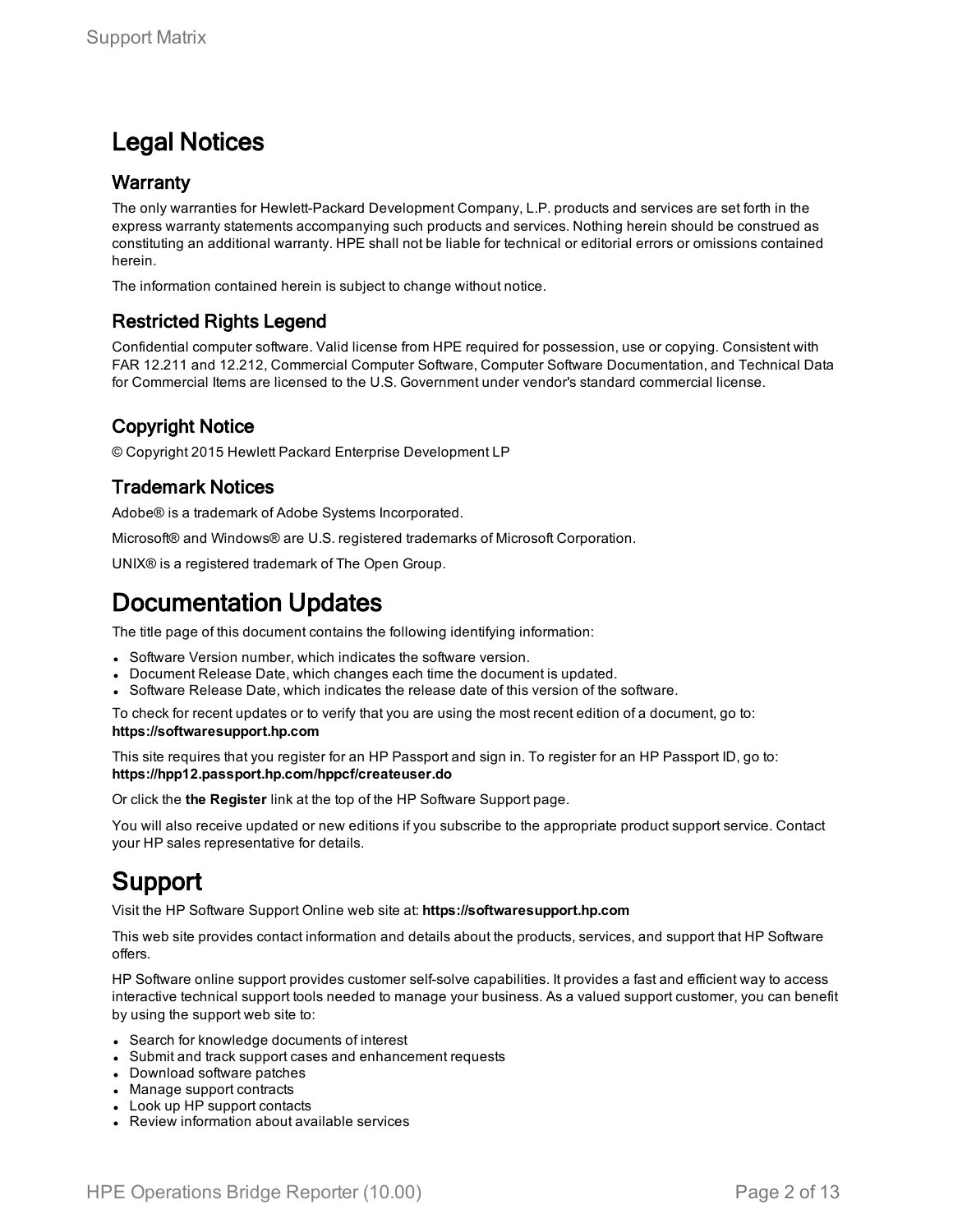- Enter into discussions with other software customers
- Research and register for software training

Most of the support areas require that you register as an HP Passport user and sign in. Many also require a support contract. To register for an HP Passport ID, go to:

#### **https://hpp12.passport.hp.com/hppcf/createuser.do**

To find more information about access levels, go to:

#### **https://softwaresupport.hp.com/web/softwaresupport/access-levels**

**HP Software Solutions Now** accesses the HPSW Solution and Integration Portal Web site. This site enables you to explore HP Product Solutions to meet your business needs, includes a full list of Integrations between HP Products, as well as a listing of ITIL Processes. The URL for this Web site is

**http://h20230.www2.hp.com/sc/solutions/index.jsp**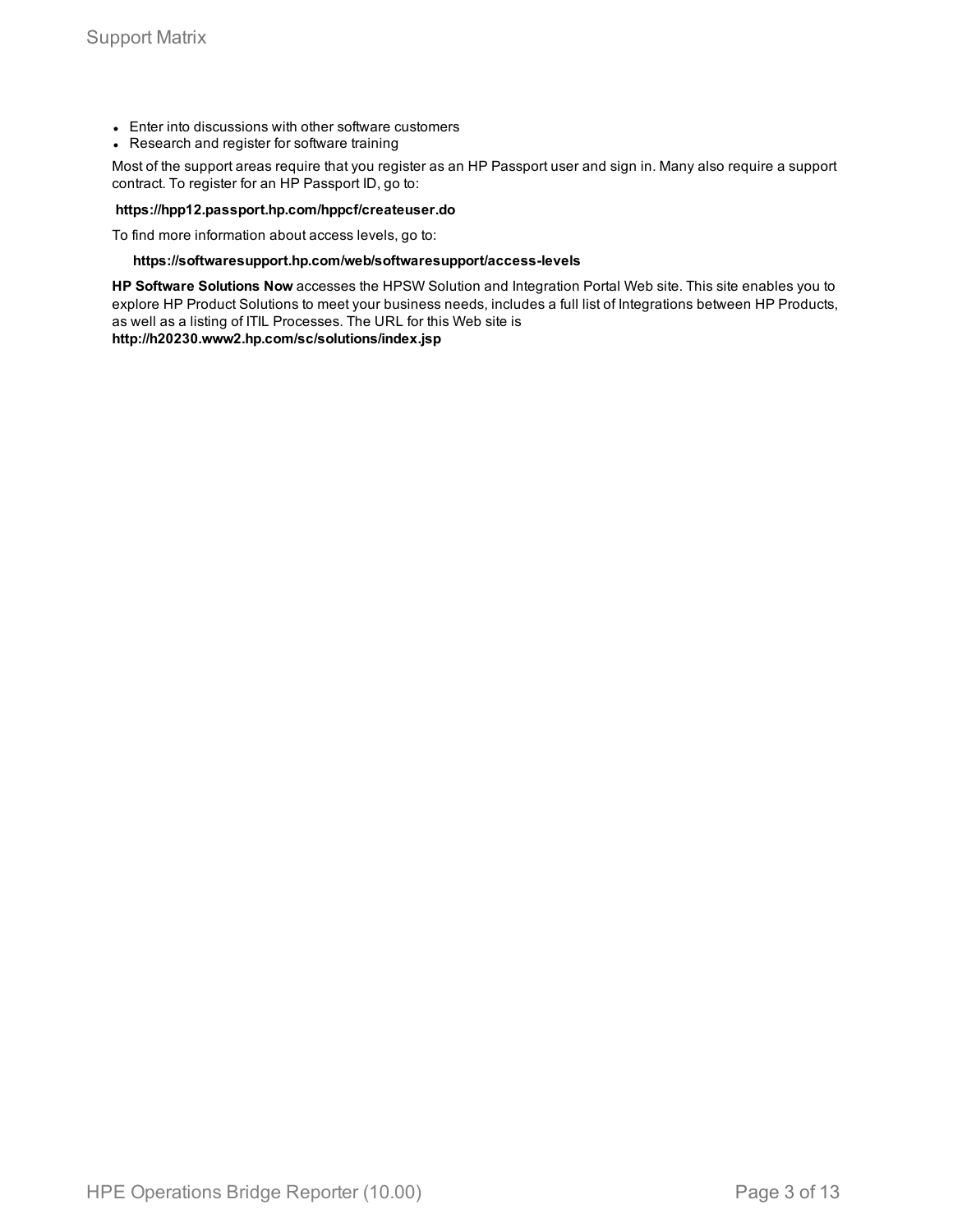# **Contents**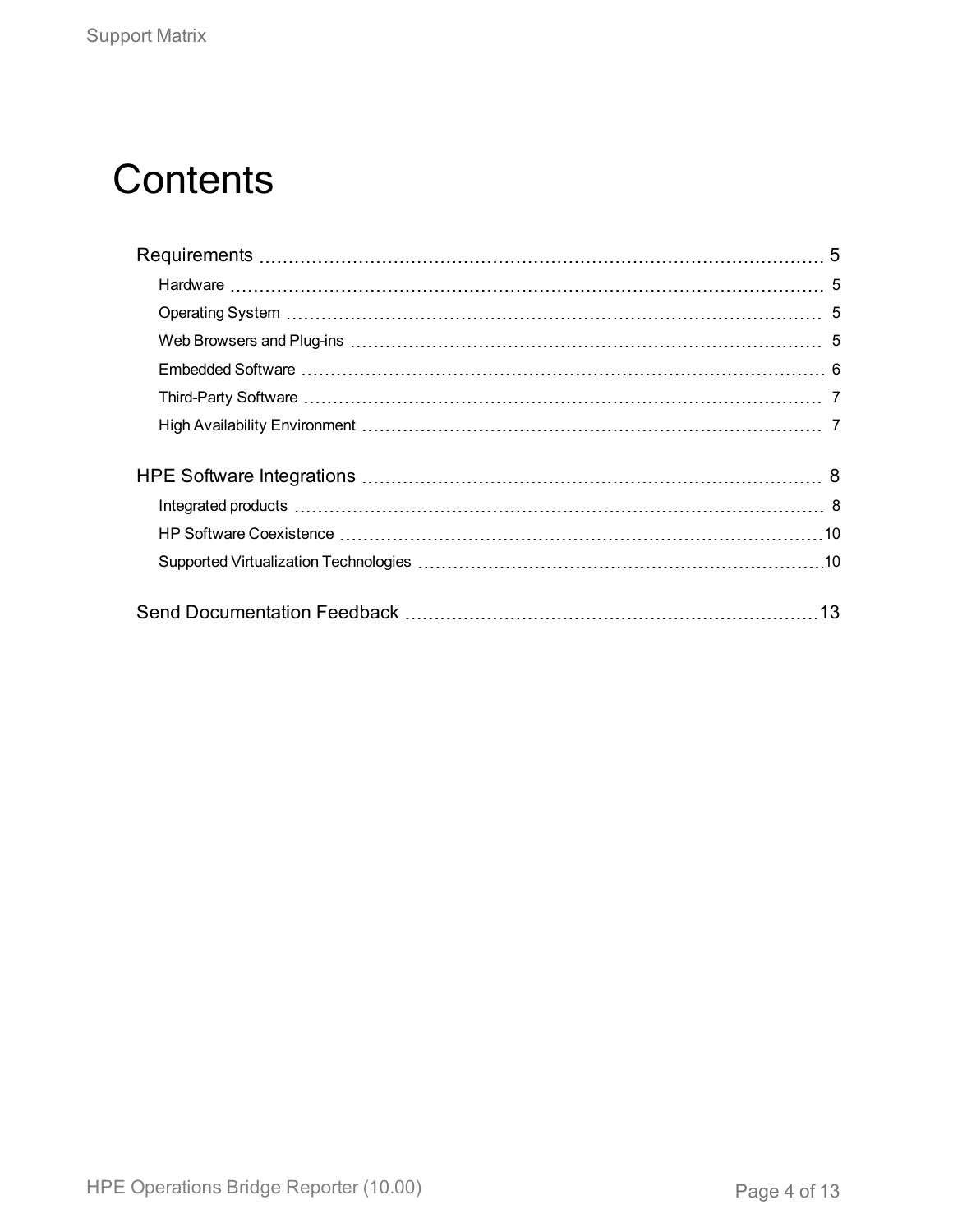# <span id="page-4-0"></span>**Requirements**

This section provides information about the hardware and software you must have to successfully install and run OBR 10.00.

### <span id="page-4-1"></span>**Hardware**

For the list of supported hardware platforms, see the *HPE Operations Bridge Reporter Performance, Sizing, and Tuning Guide*.

## <span id="page-4-2"></span>Operating System

OBR 10.00 runs on the following operating systems:

### **Windows**

- Microsoft Windows Server 2012 x64 (Standard edition)
- Microsoft Windows Server 2012 R2 x64 (Standard edition and Data Center Edition)

### **Linux**

• Red Hat Enterprise Linux Server 6.x

### <span id="page-4-3"></span>Web Browsers and Plug-ins

One of the following supported web browsers is required to run OBR 10.00:

- $\bullet$  Mozilla Firefox 31.x ESR, 38.x ESR
- Internet Explorer  $10.x$ ,  $11.x$
- Google Chrome  $-46.0$  and above

**Note:**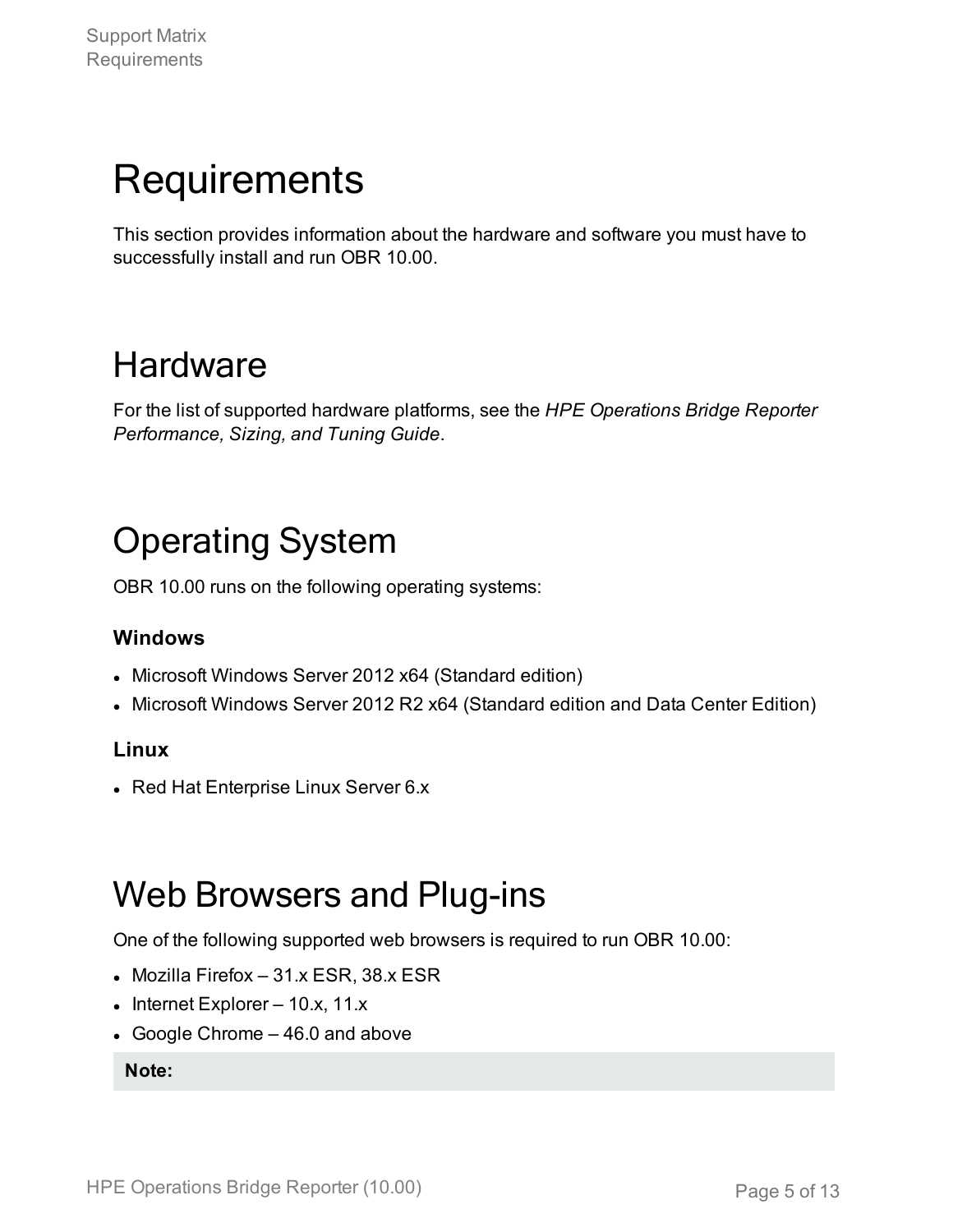- To view the OBR Administration Console in Internet Explorer or Mozilla Firefox, you must enable the ActiveX and the JavaScript controls. Follow the Help menu of the web browser for assistance with enabling them.
- Only 32-bit browsers are supported, except for Safari on OS X, which is only available as a 64-bit browser. In the case of IE10, this means "Enhanced Protected Mode" (64-bit content processes) is not supported; the IE 10 application itself (the "Manager" process) is always 64-bit on 64-bit systems and this is supported. Touch screen interactions are not supported.
- Internet Explorer Compatibility View is supported with SAP Business Intelligent Platform (BI) 4.1 SP06.[In IE1, cascaded prompt value SAPBI WEBI cannot be selected].
- Beginning January 12, 2016, Microsoft will support the most current version of Internet Explorer available for a supported operating system. Only the current version of IE will receive technical supports and security updates. (For version info. Please refer [https://support.microsoft.com/en-us/lifecycle#gp/Microsoft-](https://support.microsoft.com/en-us/lifecycle#gp/Microsoft-Internet-Explorer)[Internet-Explorer\)](https://support.microsoft.com/en-us/lifecycle#gp/Microsoft-Internet-Explorer).
- Support for JRE 6 as a browser is deprecated as of December 31, 2013. JRE 6 as a browser JRE will not work with BI 4.1 SP06.
- The current version of Google Chrome is supported based on testing with earlier versions of Chrome during development.
- Please be aware that issues may be introduced if and when Google makes significant changes to Chrome between rapid-releases.
- From Chrome version 45 onwards, NPAPI is no longer supported, the Web Intelligence Java Applet cannot be launched.

## <span id="page-5-0"></span>Embedded Software

### **Database**

The following database software is bundled with OBR 10.0:

• HPE Vertica Analytics Platform 7.1x

**Note:** HPE Vertica does not support VMware Vmotion and Logical Volume Manager (LVM ) on any drive where database (catalog and data) files are stored. HPE recommends VMWare ESX 5.5 Hypervisor to virtualize the HP Vertica Analytics platform, with VMware Tools installed on each virtual machine.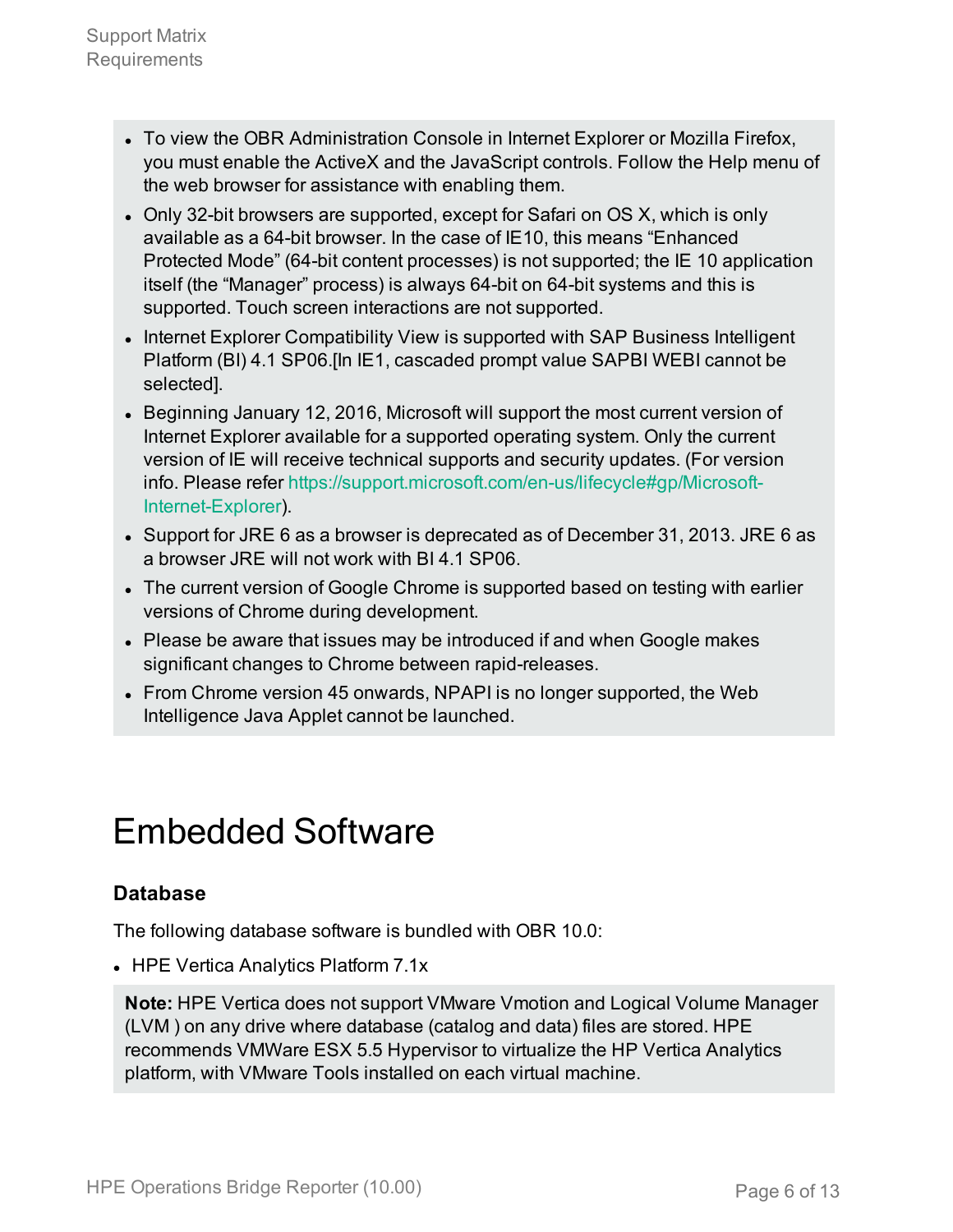For information about Vertica supported timezone and any other details specific to Vertica, refer to Vertica documentation.

## <span id="page-6-0"></span>Third-Party Software

The following third-party applications are bundled with OBR 10.00:

- SAP BusinessObjects BI 4.1 SP6
- <sup>l</sup> JRE 1.8.0\_66
- PostgreSQL 9.3.5

## <span id="page-6-1"></span>High Availability Environment

The following cluster software is supported with OBR 10.00 High Availability environment:

- Veritas Cluster Server (VCS) – version  $6.01, 6.1$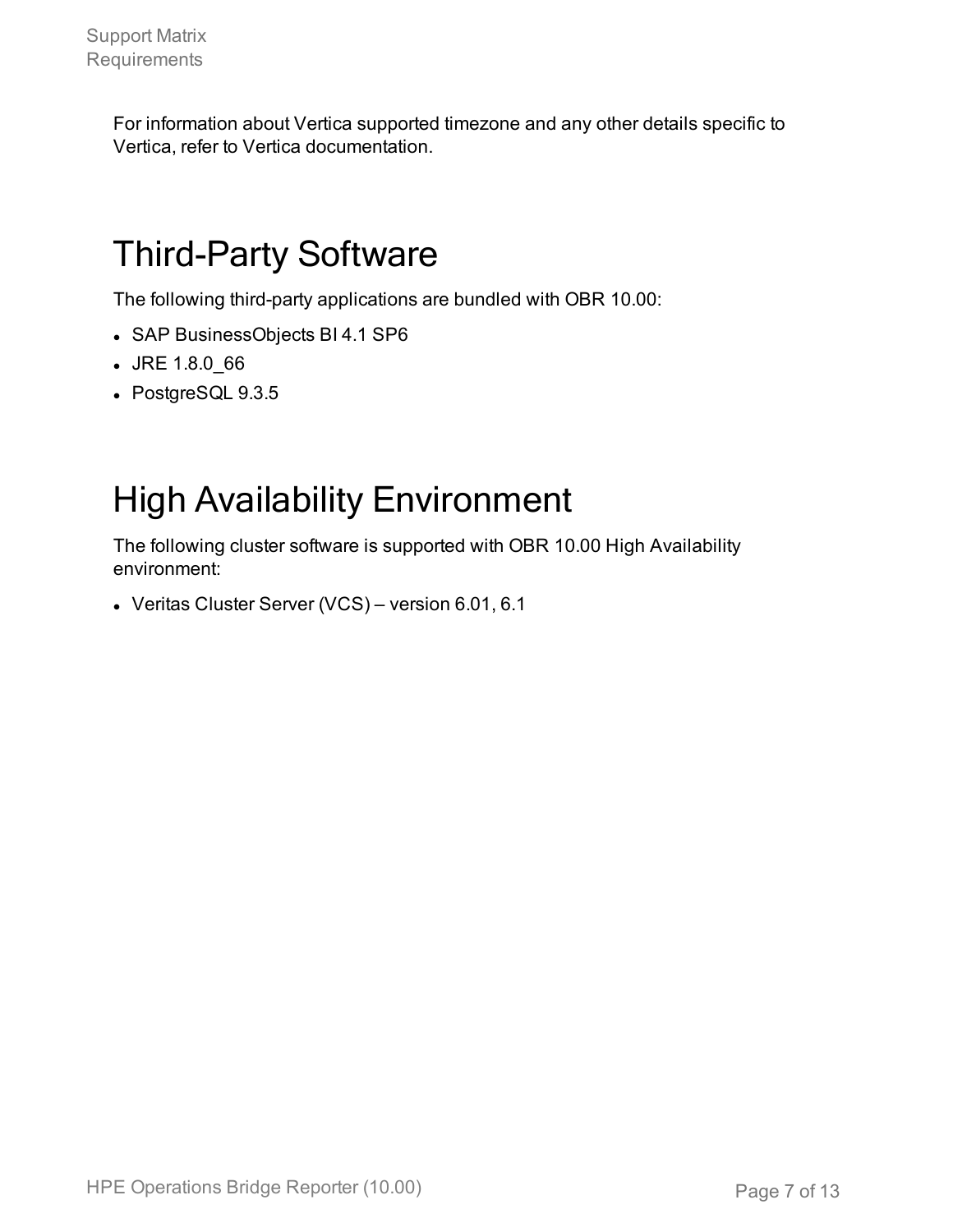# <span id="page-7-0"></span>HPE Software Integrations

For information about HP software that integrate with OBR 10.00, see *HPE Operations Bridge Reporter Integration Guide*.

### <span id="page-7-1"></span>Integrated products

The following table lists the versions of various products that can integrate with OBR:

#### **Table 1: HP products that can integrate with OBR**

| <b>Product</b>                                         | <b>Versions</b>                                           | <b>Comments</b>                                                                                        |
|--------------------------------------------------------|-----------------------------------------------------------|--------------------------------------------------------------------------------------------------------|
| <b>BSM</b>                                             | 9.12, 9.13,<br>9.20, 9.22,<br>9.23, 9.24,<br>9.25, 9.26   |                                                                                                        |
| <b>SiteScope</b>                                       | 11.12, 11.20,<br>11.22*, 11.23,<br>11.24, 11.30,<br>11.31 | <b>Support for Direct</b><br>API only from 11.22<br>onwards                                            |
| <b>HP Operations Agent</b>                             | 11.0x,<br>11.1x**, 12.00                                  | x86 Virtualization<br>content integrations<br>are supported until<br><b>HP Operation Agent</b><br>11.x |
| <b>HPOM</b> for Unix                                   | 9.1x                                                      |                                                                                                        |
| <b>HPOM</b> for Linux                                  | 9.20                                                      |                                                                                                        |
| <b>HPOM</b> for Solaris                                | 9.10                                                      |                                                                                                        |
| <b>HPOM</b> for Windows                                | 8.16, 9.00                                                |                                                                                                        |
| Microsoft Exchange Server 2007/2010/2013<br><b>SPI</b> | 13.xx                                                     | With the latest patch                                                                                  |
| Oracle Database SPI                                    | 12.xx                                                     | With the latest patch                                                                                  |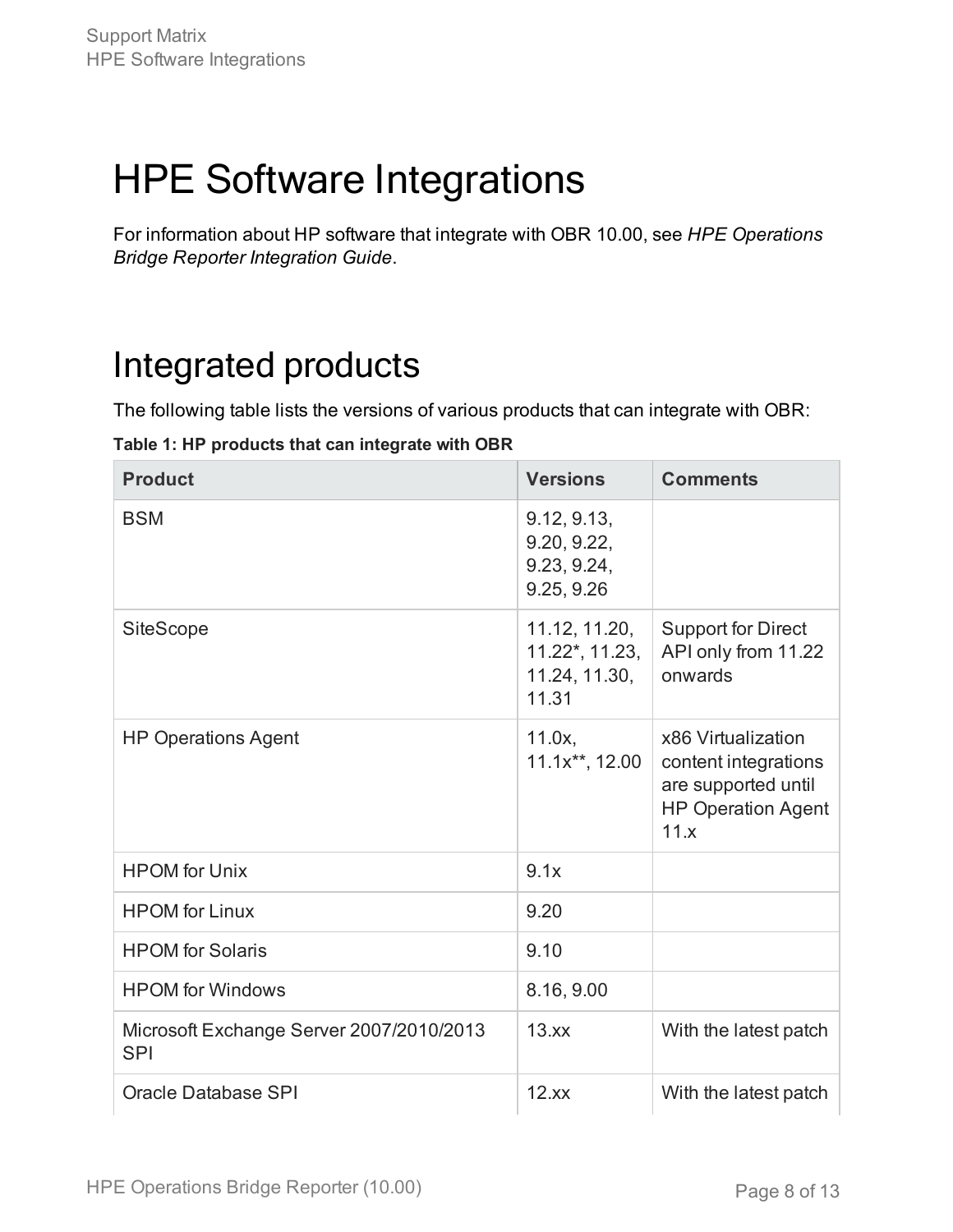### **Table 1: HP products that can integrate with OBR, continued**

| <b>Product</b>                                           | <b>Versions</b>                    | <b>Comments</b>                   |
|----------------------------------------------------------|------------------------------------|-----------------------------------|
| Microsoft SQL Server Database SPI                        | 12.xx                              | With the latest patch             |
| <b>IBM WebSphere SPI</b>                                 | 07.xx                              | With the latest patch             |
| Oracle WebLogic Server SPI                               | 07.xx                              | With the latest patch             |
| <b>Microsoft Active Directory SPI</b>                    | 07.xx                              | With the latest patch             |
| <b>Business Process Monitor</b>                          | Refer to BSM<br>versions<br>above. |                                   |
| <b>Real User Monitor</b>                                 | Refer to BSM<br>versions<br>above. |                                   |
| <b>NNMi</b>                                              | 10.10                              | <b>NNMi</b> direct<br>integration |
| <b>NNMi SPI Performance for Metrics</b>                  | 9.2x, 10.00,<br>$10.10***$         | With the latest patch             |
| Operations Manager i (OMi)                               | 10.00, 10.01,<br>10.10             |                                   |
| OMi Management Pack for Vertica                          | 1.00                               |                                   |
| OMi Management Pack for Hadoop                           | 1.10                               |                                   |
| OMi Management Pack for Infrastructure                   | 1.10                               |                                   |
| OMi Management Pack for Oracle Database                  | 1.10, 1.11                         |                                   |
| OMi Management Pack for Microsoft SQL<br><b>Database</b> | 1.00, 1.01                         |                                   |
| OMi Management Pack for SAP                              | 1.00                               |                                   |
| OMi Management Pack for SAP Hana                         | 1.00                               |                                   |
| OMi Management Pack for Sybase ASE                       | 1.00                               |                                   |
| OMi Management Pack for Apache Webserver                 | 1.00                               |                                   |
| <b>OMi Management Pack for Microsoft Active</b>          | 1.00                               |                                   |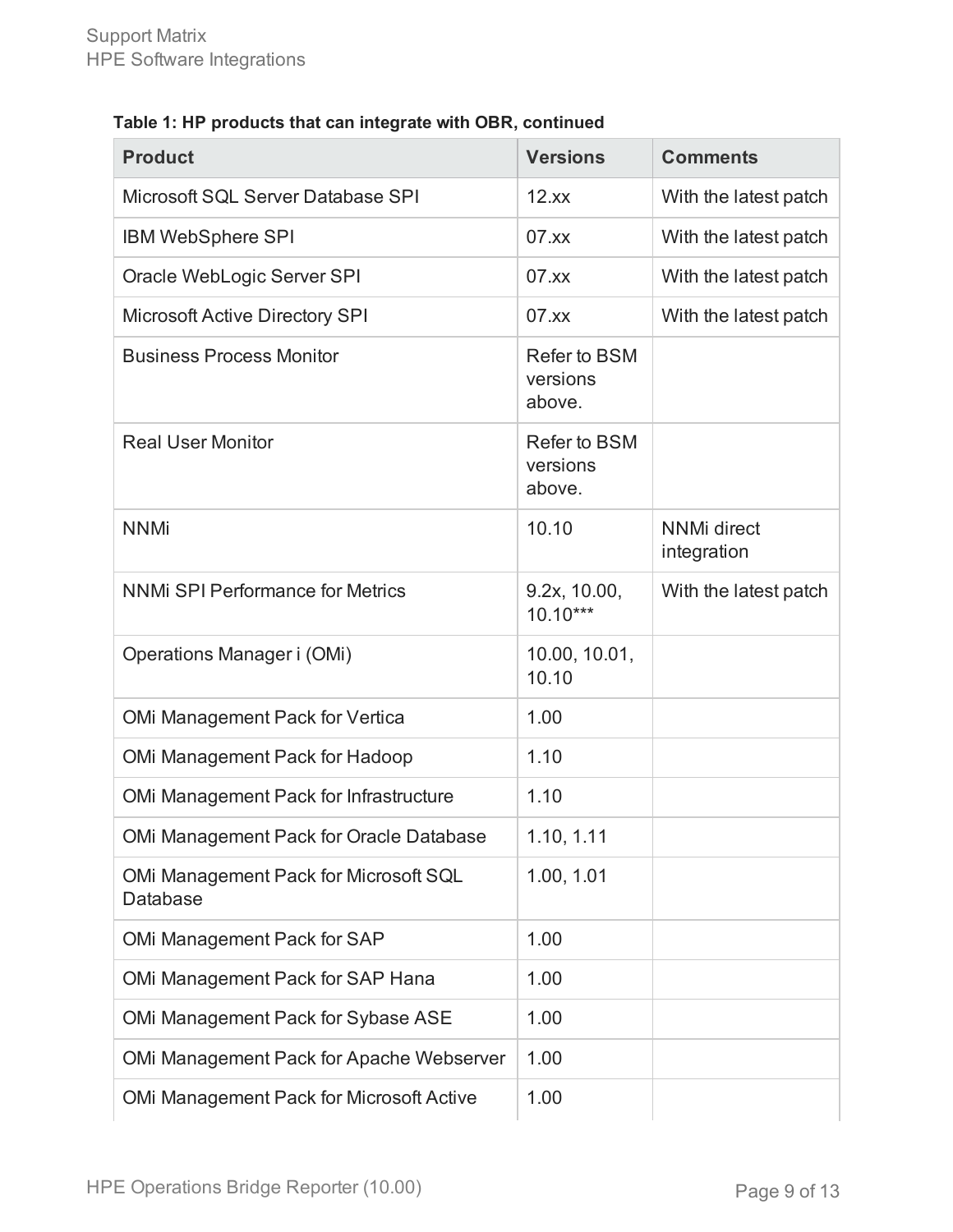#### **Table 1: HP products that can integrate with OBR, continued**

| <b>Product</b>                                                     | <b>Versions</b> | <b>Comments</b>                                                                                                |
|--------------------------------------------------------------------|-----------------|----------------------------------------------------------------------------------------------------------------|
| Directory                                                          |                 |                                                                                                                |
| <b>OMi Management Pack for Microsoft</b><br><b>Exchange Server</b> | 1.00            |                                                                                                                |
| OMi Management Pack for IBM WebSphere<br><b>Application Server</b> | 1.00            |                                                                                                                |
| OMi Management Pack for Weblogic                                   | 1.01            |                                                                                                                |
| <b>IBM AIX LPARS</b>                                               | 11.13           | With OMi<br><b>Management Pack</b><br>for Infrastructure<br>1.10 installed on<br><b>BSM 9.23 and</b><br>above. |

\* SiteScope – Support for VMware Virtualization only from 11.22 onwards

\*\* HP Operations Agent - Agent appliance support from 11.12 onwards (RTSM sync for appliance available only from 11.12)

\*\*\* NNMi SPI Performance for Metrics - NNMi 10.10 is the minimum version required for NNMi direct integration with OBR. Interface Health and Component Health content packs have to be installed on OBR.

## <span id="page-9-0"></span>HP Software Coexistence

The following products can coexist on the same system with OBR 10.00:

#### **Table 2: HPE products that can coexist with OBR 10.00**

| <b>Product</b>             | <b>Version</b> | <b>Description</b> |
|----------------------------|----------------|--------------------|
| <b>HP Operations Agent</b> | 12.00          |                    |

### <span id="page-9-1"></span>Supported Virtualization Technologies

The following table lists the virtualization technologies that are supported by OBR in each deployment scenario: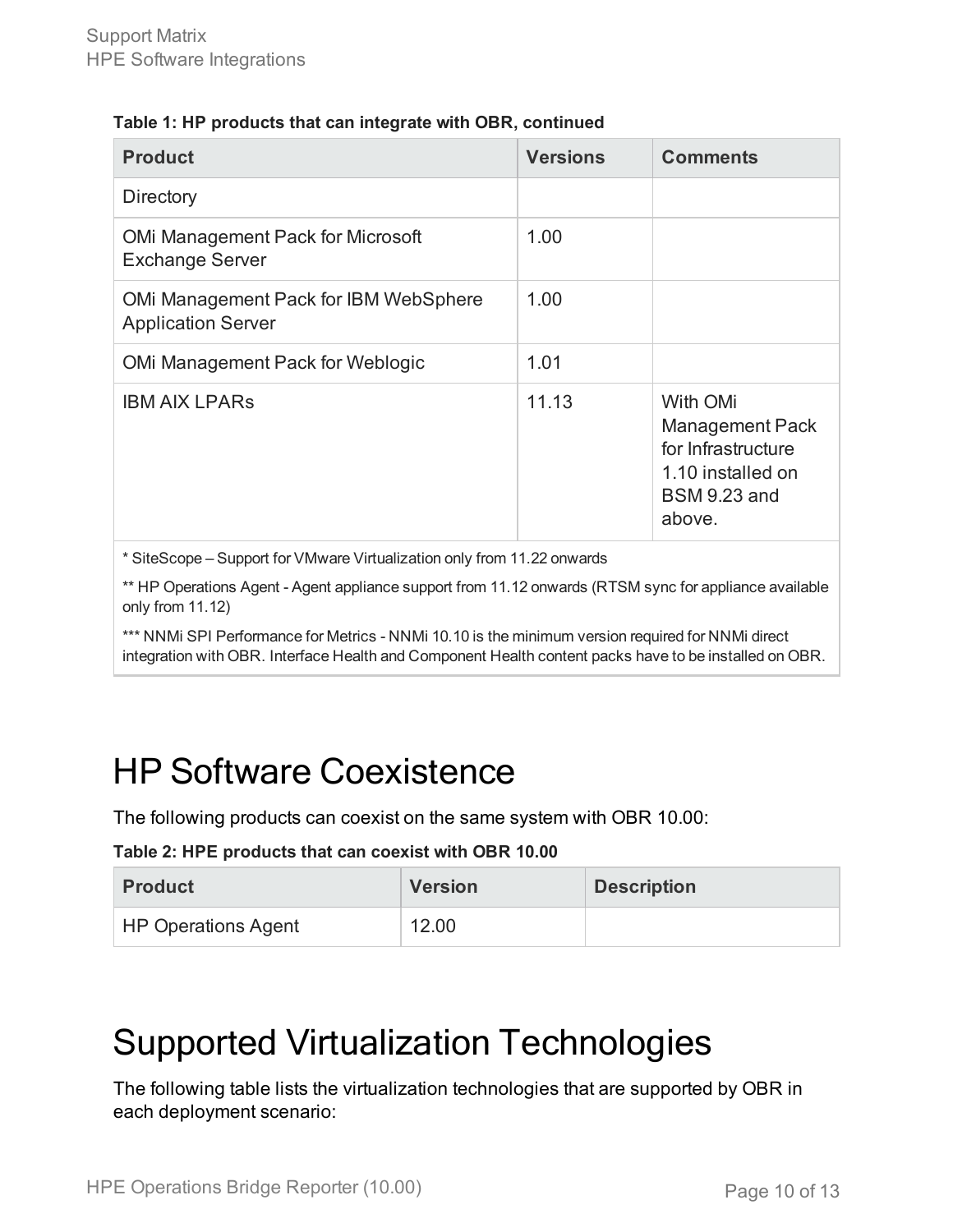**Note:** x86 Virtualization content integrations in Agent-based deployments are supported until HP Operations Agent 11.x.

| <b>Deployment Scenario</b>                         | <b>Data Source</b>                | <b>Supported</b><br><b>Virtualization</b><br><b>Technology</b> |
|----------------------------------------------------|-----------------------------------|----------------------------------------------------------------|
| <b>HPOM</b>                                        | <b>HP Operations</b><br>Agent     | <b>VMware</b>                                                  |
|                                                    |                                   | Microsoft Hyper-V                                              |
|                                                    |                                   | <b>Oracle Solaris</b><br>Zones                                 |
|                                                    |                                   | <b>IBM AIX LPARS</b>                                           |
|                                                    | <b>VMware</b><br>vCenter 4.x, 5.0 | <b>VMware</b>                                                  |
| Service and Operations Bridge (SaOB)               | <b>HP Operations</b>              | <b>VMware</b>                                                  |
|                                                    | Agent                             | Microsoft Hyper-V                                              |
|                                                    |                                   | <b>Oracle Solaris</b><br>Zones                                 |
|                                                    |                                   | <b>IBM AIX LPARS</b>                                           |
|                                                    | <b>HP SiteScope</b>               | <b>VMware</b>                                                  |
|                                                    | <b>VMware</b><br>vCenter4.x, 5.0  | <b>VMware</b>                                                  |
| <b>Application Performance Management</b><br>(APM) | <b>HP Operations</b><br>Agent     | <b>VMware</b>                                                  |
|                                                    |                                   | Microsoft Hyper-V                                              |
|                                                    |                                   | <b>Oracle Solaris</b><br>Zones                                 |
|                                                    |                                   | <b>IBM AIX LPARS</b>                                           |
|                                                    | <b>HP SiteScope</b>               | <b>VMware</b>                                                  |
|                                                    | <b>VMware</b><br>vCenter 4.x, 5.0 | <b>VMware</b>                                                  |

#### **Table 3: OBR 10.00 Supported Virtualization Technologies**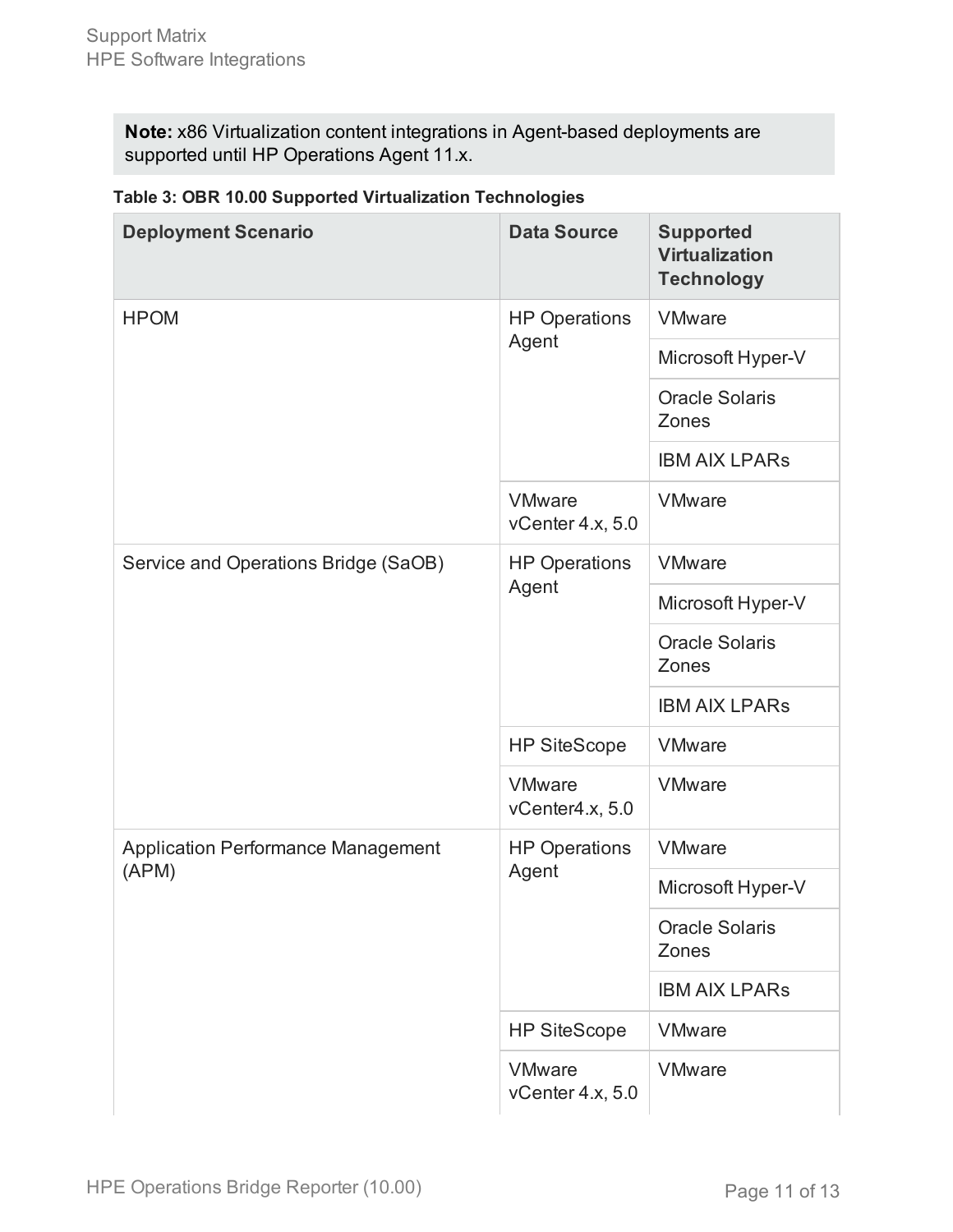| Table 3: OBR 10.00 Supported Virtualization Technologies, continued |
|---------------------------------------------------------------------|
|---------------------------------------------------------------------|

| <b>Deployment Scenario</b> | <b>Data Source</b>               | <b>Supported</b><br><b>Virtualization</b><br><b>Technology</b> |
|----------------------------|----------------------------------|----------------------------------------------------------------|
| <b>VMware vCenter</b>      | <b>VMware</b><br>vCenter4.x, 5.0 | <b>VMware</b>                                                  |